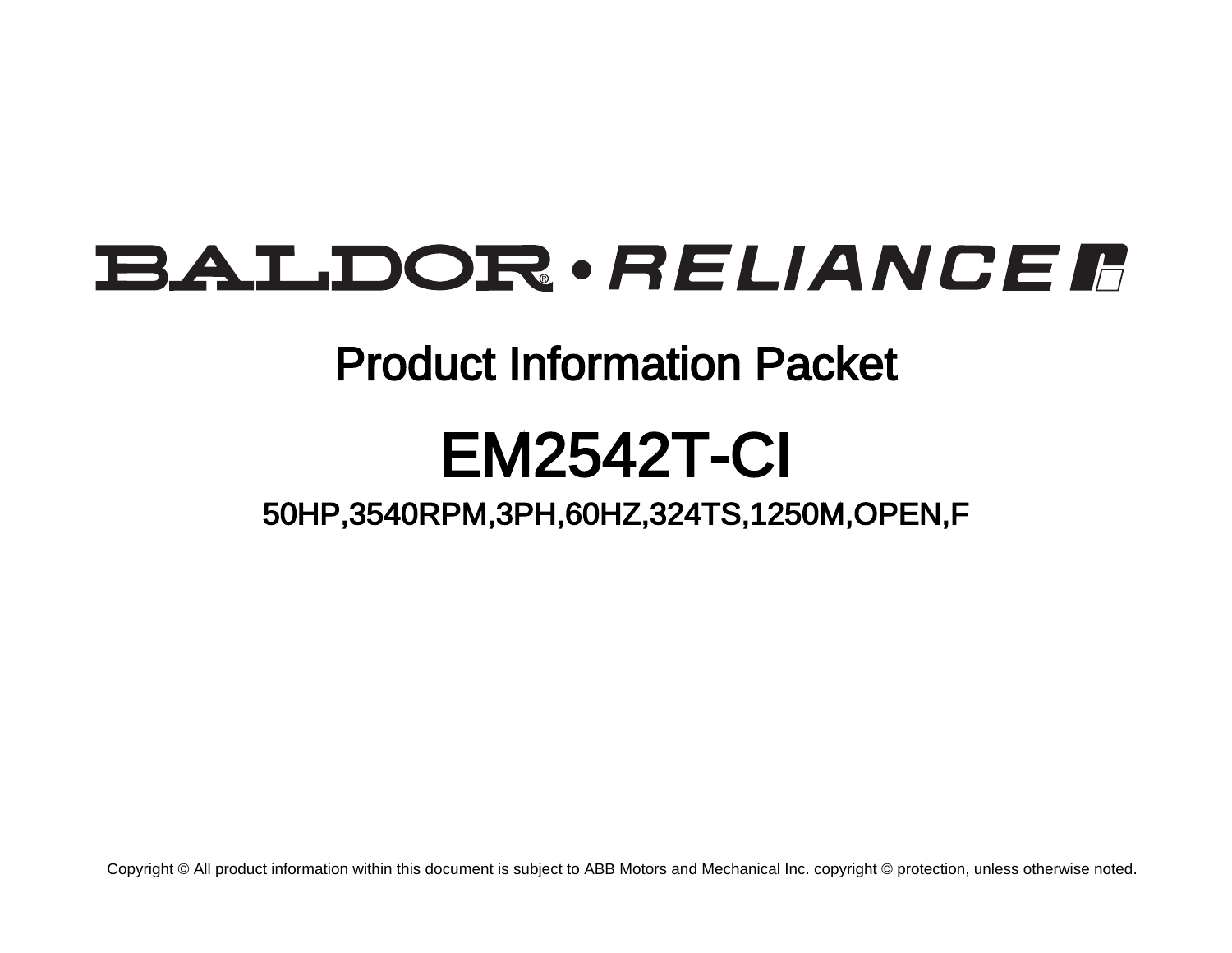### BALDOR · RELIANCE F Product Information Packet: EM2542T-CI - 50HP,3540RPM,3PH,60HZ,324TS,1250M,OPEN,F

| <b>Part Detail</b> |           |             |            |             |        |                      |            |  |  |
|--------------------|-----------|-------------|------------|-------------|--------|----------------------|------------|--|--|
| Revision:          | Q         | Status:     | PRD/A      | Change #:   |        | Proprietary:         | No         |  |  |
| Type:              | AC        | Elec. Spec: | 12WGY256   | CD Diagram: | CD0180 | Mfg Plant:           |            |  |  |
| Mech. Spec:        | 12E01     | Layout:     | 12LYE001   | Poles:      | 02     | <b>Created Date:</b> | 03-08-2010 |  |  |
| Base:              | <b>RG</b> | Eff. Date:  | 09-24-2019 | Leads:      | 9#6    |                      |            |  |  |

| <b>Specs</b>                           |                         |                                  |                              |
|----------------------------------------|-------------------------|----------------------------------|------------------------------|
| <b>Catalog Number:</b>                 | <b>EM2542T-CI</b>       | <b>Heater Indicator:</b>         | No Heater                    |
| Enclosure:                             | <b>OPEN</b>             | <b>Insulation Class:</b>         | F                            |
| Frame:                                 | 324TS                   | <b>Inverter Code:</b>            | <b>Inverter Ready</b>        |
| <b>Frame Material:</b>                 | Iron                    | IP Rating:                       | <b>NONE</b>                  |
| Motor Letter Type:                     | Three Phase             | <b>KVA Code:</b>                 | G                            |
| Output @ Frequency:                    | 50.000 HP @ 60 HZ       | <b>Lifting Lugs:</b>             | <b>Standard Lifting Lugs</b> |
| Synchronous Speed @ Frequency:         | 3600 RPM @ 60 HZ        | <b>Locked Bearing Indicator:</b> | Locked Bearing               |
| Voltage @ Frequency:                   | 230.0 V @ 60 HZ         | Motor Lead Quantity/Wire Size:   | 9 @ 6 AWG                    |
|                                        | 460.0 V @ 60 HZ         | <b>Motor Lead Exit:</b>          | Ko Box                       |
| XP Class and Group:                    | None                    | <b>Motor Lead Termination:</b>   | <b>Flying Leads</b>          |
| <b>XP Division:</b>                    | Not Applicable          | Motor Type:                      | 1250M                        |
| <b>Agency Approvals:</b>               | <b>CSA</b>              | <b>Mounting Arrangement:</b>     | F <sub>1</sub>               |
|                                        | <b>CSA EEV</b>          | Power Factor:                    | 89                           |
|                                        | <b>UR</b>               | <b>Product Family:</b>           | <b>General Purpose</b>       |
| <b>Auxillary Box:</b>                  | No Auxillary Box        | <b>Pulley End Bearing Type:</b>  | Ball                         |
| <b>Auxillary Box Lead Termination:</b> | None                    | <b>Pulley Face Code:</b>         | Standard                     |
| <b>Base Indicator:</b>                 | Rigid                   | <b>Pulley Shaft Indicator:</b>   | Standard                     |
| <b>Bearing Grease Type:</b>            | Polyrex EM (-20F +300F) | <b>Rodent Screen:</b>            | None                         |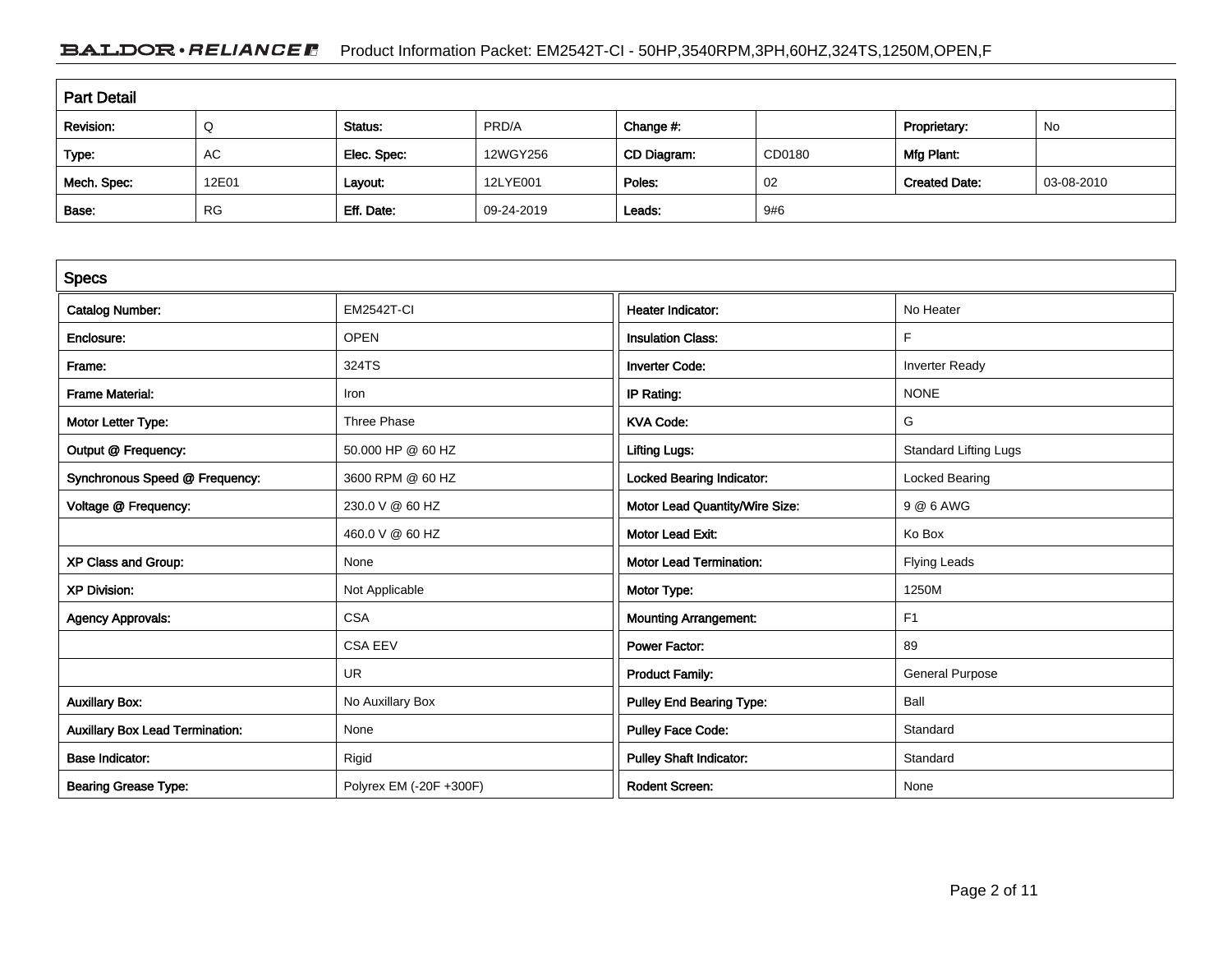| Blower:                               | None                      | <b>Shaft Extension Location:</b>   | <b>Pulley End</b>   |
|---------------------------------------|---------------------------|------------------------------------|---------------------|
| Current @ Voltage:                    | 56.000 A @ 460.0 V        | <b>Shaft Ground Indicator:</b>     | No Shaft Grounding  |
|                                       | 124.000 A @ 208.0 V       | <b>Shaft Rotation:</b>             | Reversible          |
|                                       | 112.000 A @ 230.0 V       | <b>Shaft Slinger Indicator:</b>    | No Slinger          |
| Design Code:                          | A                         | <b>Speed Code:</b>                 | Single Speed        |
| Drip Cover:                           | No Drip Cover             | <b>Motor Standards:</b>            | <b>NEMA</b>         |
| Duty Rating:                          | <b>CONT</b>               | <b>Starting Method:</b>            | Direct on line      |
| <b>Electrically Isolated Bearing:</b> | Not Electrically Isolated | Thermal Device - Bearing:          | None                |
| <b>Feedback Device:</b>               | <b>NO FEEDBACK</b>        | <b>Thermal Device - Winding:</b>   | None                |
| <b>Front Face Code:</b>               | Standard                  | <b>Vibration Sensor Indicator:</b> | No Vibration Sensor |
| Front Shaft Indicator:                | None                      | <b>Winding Thermal 1:</b>          | None                |
|                                       |                           | <b>Winding Thermal 2:</b>          | None                |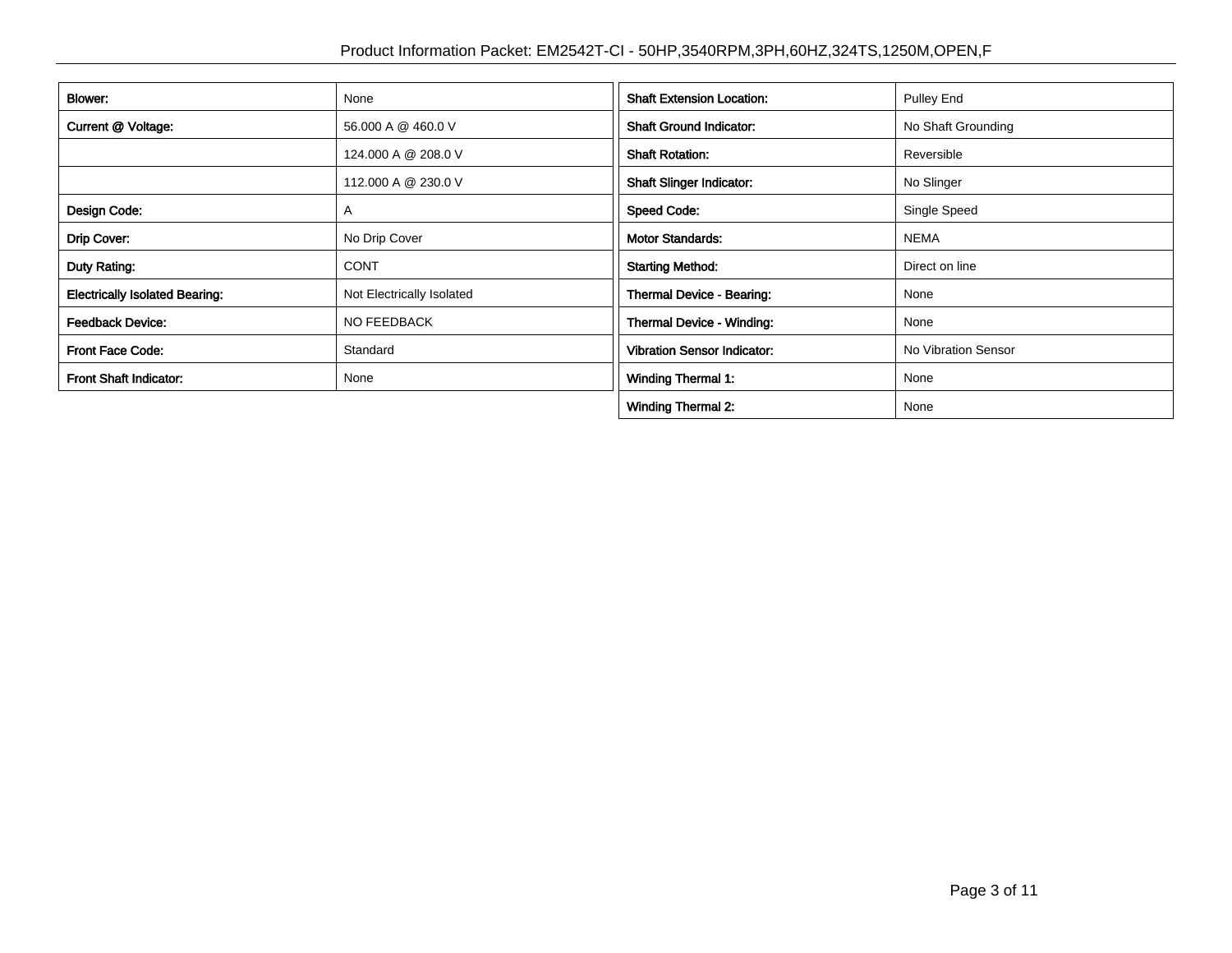### BALDOR · RELIANCE F Product Information Packet: EM2542T-CI - 50HP,3540RPM,3PH,60HZ,324TS,1250M,OPEN,F

| Nameplate NP3554LUA |                                             |                    |                |                                |                           |                    |
|---------------------|---------------------------------------------|--------------------|----------------|--------------------------------|---------------------------|--------------------|
|                     | <b>CAT.NO. EM2542T-CI</b>                   |                    |                | PM                             |                           | <b>ENCL</b> OPEN   |
|                     | SPEC. 12E001Y256G1                          | $CC$ 010A          |                | FRAME 324TS                    | SER.NO.                   |                    |
| HP 50               |                                             |                    | <b>CLASS F</b> | $HZ$ 60                        |                           |                    |
| <b>RPM</b> 3540     |                                             |                    | PH 3           | <b>DES</b> A                   |                           |                    |
|                     | <b>VOLTS</b> 230/460                        |                    |                | CODE <sup>IG</sup>             | <b>ODE BRG</b> 6311       | <b>DE BRG</b> 6311 |
|                     | <b>AMPS</b> 112/56                          |                    |                | <b>USABLE AT 208V 124</b>      |                           |                    |
|                     | <b>RATING 40C AMB-CONT</b>                  |                    |                | NEMA-NOM-EFF 93                | <b>GREASE POLYREX EM</b>  |                    |
| PF 89               |                                             | <b>SER.F.</b> 1.15 |                |                                | CT30-60(2:1) VT3-60(20:1) |                    |
|                     | <b>USABLE AT 50HZ 50HP 190/380V 138/69A</b> |                    |                | SF 1.0                         |                           |                    |
| <b>HTR-VOLTS</b>    | <b>HTR-AMPS</b>                             |                    |                | <b>MAX. SPACE HEATER TEMP.</b> |                           |                    |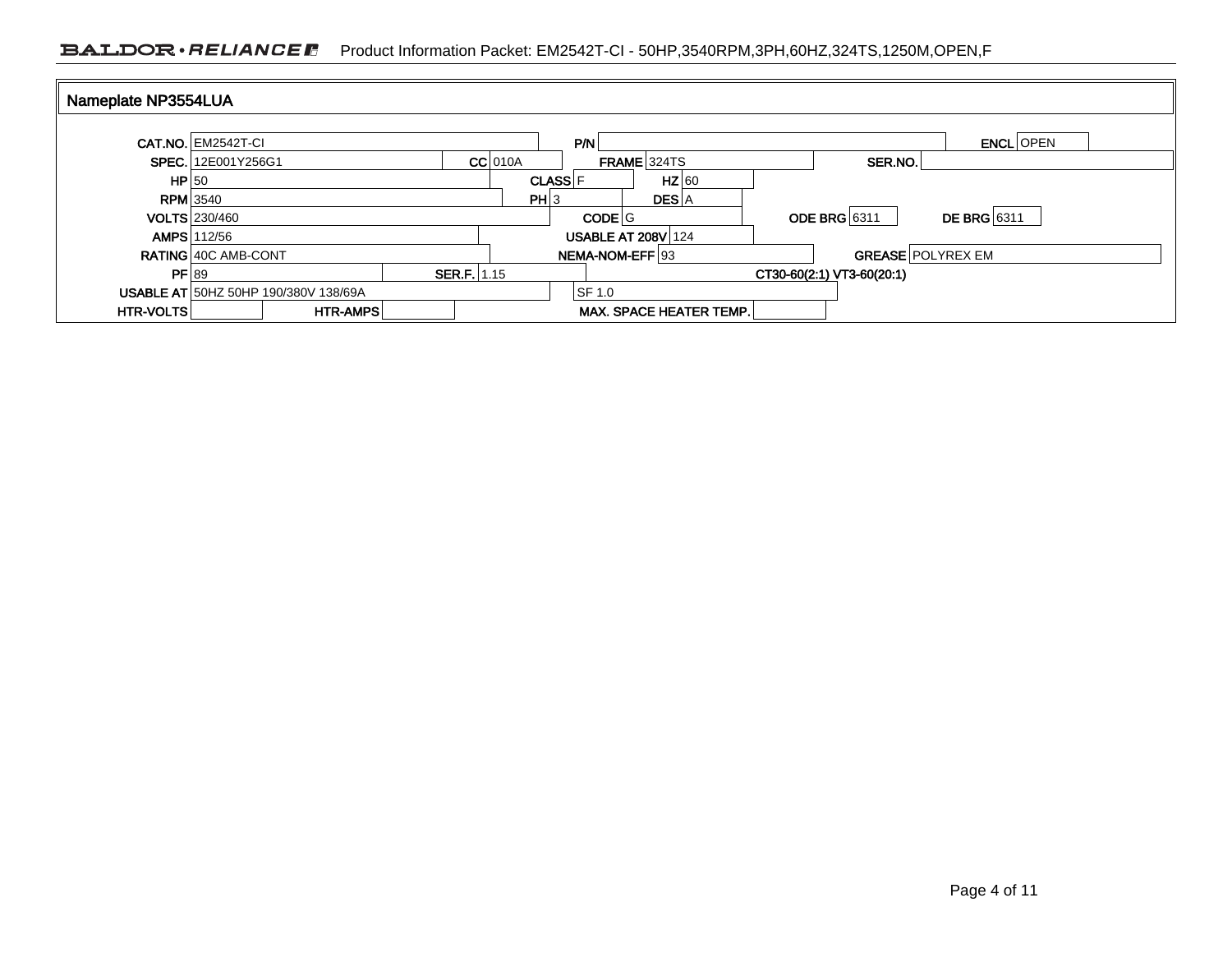| <b>Parts List</b> |                                           |          |
|-------------------|-------------------------------------------|----------|
| Part Number       | Description                               | Quantity |
| SA192018          | SA 12E001Y256G1                           | 1.000 EA |
| RA179672          | RA 12E001Y256G1                           | 1.000 EA |
| 10CB3000SP        | KOBX, CAST W/2.00 LEAD HOLE               | 1.000 EA |
| 10XN3118K12       | 5/16-18 X .75 GRADE 5, ZINC PLATED        | 4.000 EA |
| HW1001A31         | LOCKWASHER 5/16, ZINC PLT.591 OD, .319 I  | 4.000 EA |
| WD1000B25         | GND LUG, BURNDY L125HP OR T&B L125HP-BB   | 1.000 EA |
| 19XW3118G08       | .31-18X.50, HEX WSHR HD, TAPTITE 2, GREEN | 1.000 EA |
| 12EP1200A04       | FR ENDPLATE, MACH                         | 1.000 EA |
| HA4051A00         | PLASTIC CAP FOR GREASE FITTING            | 1.000 EA |
| 51XF2520A08       | SCREW, HEX SER SLT HD, ZN 1/4-20 X .50 L  | 3.000 EA |
| 51XF2520A08       | SCREW, HEX SER SLT HD, ZN 1/4-20 X .50 L  | 3.000 EA |
| 10XN5013K80       | HEX HD, 1/2-13 X 5.00 LGGRADE 5, ZINC PL  | 4.000 EA |
| HW1001A50         | LOCKWASHER 1/2, ZINC PLT, 879 OD, .509 I  | 4.000 EA |
| HW5100A13         | W4627-047 WVY WSHER                       | 1.000 EA |
| 12EP1200A03       | ENDPLATE, MACH                            | 1.000 EA |
| HA4051A00         | PLASTIC CAP FOR GREASE FITTING            | 1.000 EA |
| 10XN3816K44       | 3/8-16 X 2.75 HEX HD CAP SCREW, GRADE 5   | 4.000 EA |
| HW1001A38         | LOCKWASHER 3/8, ZINC PLT .688 OD, .382 I  | 4.000 EA |
| 10XN3816K44       | 3/8-16 X 2.75 HEX HD CAP SCREW, GRADE 5   | 4.000 EA |
| HW1001A38         | LOCKWASHER 3/8, ZINC PLT .688 OD, .382 I  | 4.000 EA |
| 10XN5013K80       | HEX HD, 1/2-13 X 5.00 LGGRADE 5, ZINC PL  | 4.000 EA |
| HW1001A50         | LOCKWASHER 1/2, ZINC PLT, 879 OD, .509 I  | 4.000 EA |
| 10CB3500SP        | CONDUIT BOX LID, CAST                     | 1.000 EA |
| 51XW2520A12       | .25-20 X .75, TAPTITE II, HEX WSHR SLTD   | 4.000 EA |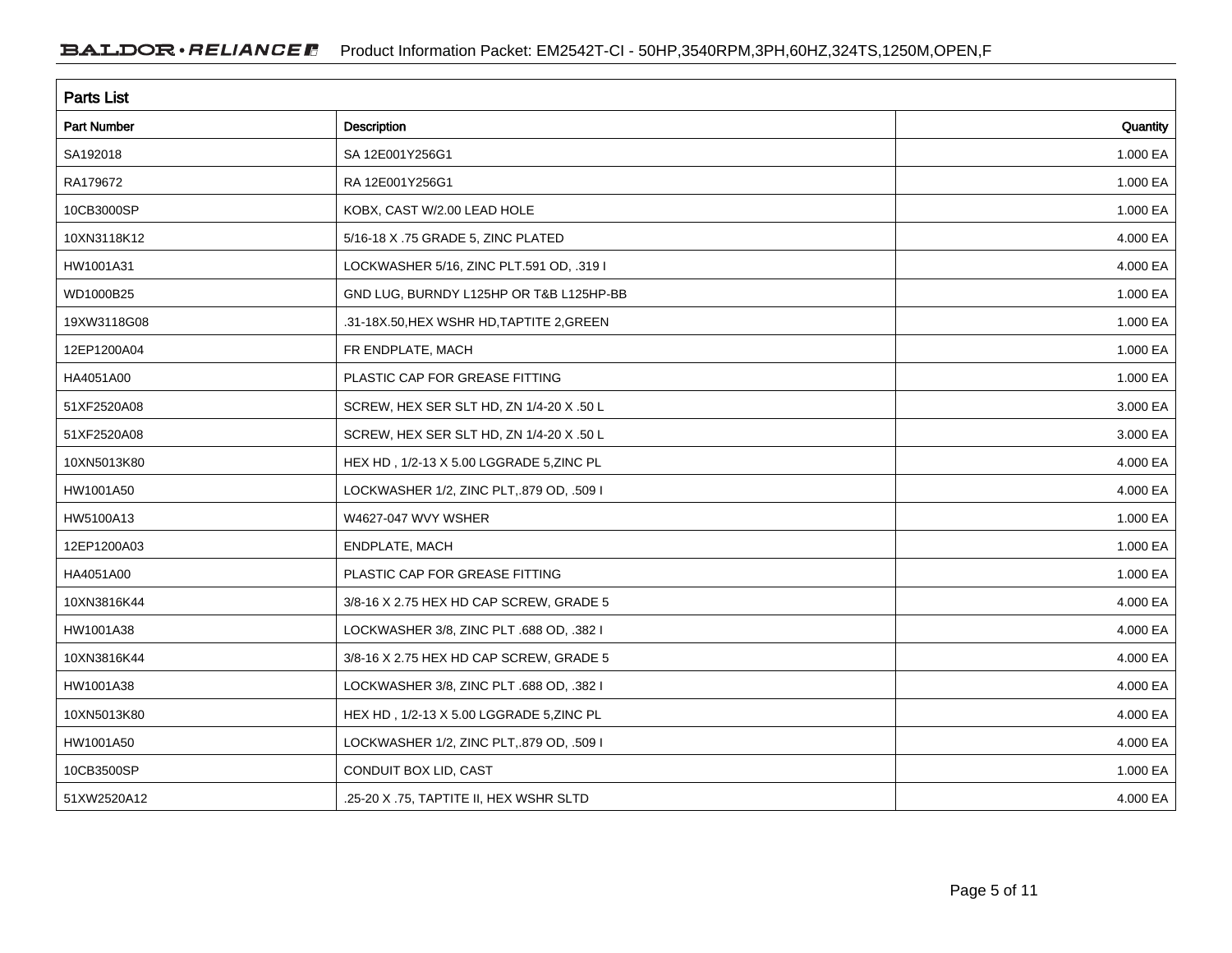| Parts List (continued) |                                          |          |  |  |  |  |
|------------------------|------------------------------------------|----------|--|--|--|--|
| <b>Part Number</b>     | Description                              | Quantity |  |  |  |  |
| HW2501H18              | KEY, 1/2 SQ X 2.000                      | 1.000 EA |  |  |  |  |
| LB1115N                | LABEL, LIFTING DEVICE (ON ROLLS)         | 1.000 EA |  |  |  |  |
| HW4500A03              | GREASE FITTING, .125 NPT 1610(ALEMITE) 8 | 1.000 EA |  |  |  |  |
| HW4500A20              | 1/8NPT SL PIPE PLUG                      | 1.000 EA |  |  |  |  |
| MJ1000A02              | GREASE, POLYREX EM EXXON                 | 0.200 LB |  |  |  |  |
| HW4500A03              | GREASE FITTING, .125 NPT 1610(ALEMITE) 8 | 1.000 EA |  |  |  |  |
| HW4500A20              | 1/8NPT SL PIPE PLUG                      | 1.000 EA |  |  |  |  |
| MG1000Y03              | MUNSELL 2.53Y 6.70/ 4.60, GLOSS 20,      | 0.080 GA |  |  |  |  |
| 85XU0407S04            | 4X1/4 U DRIVE PIN STAINLESS              | 4.000 EA |  |  |  |  |
| MN416A01               | TAG-INSTAL-MAINT no wire (2100/bx) 4/22  | 1.000 EA |  |  |  |  |
| 12AD2000A01            | AIR DEFLECTOR                            | 1.000 EA |  |  |  |  |
| 12AD2000A01            | AIR DEFLECTOR                            | 1.000 EA |  |  |  |  |
| LB1119N                | <b>WARNING LABEL</b>                     | 1.000 EA |  |  |  |  |
| LC0181                 | <b>CONNECTION LABEL</b>                  | 1.000 EA |  |  |  |  |
| NP3554LUA              | SS SUPER-E VPWM INV READY UL CSA-EEV PRE | 1.000 EA |  |  |  |  |
| 12PA1000               | PACKAGING GROUP PRINT PK1024A07          | 1.000 EA |  |  |  |  |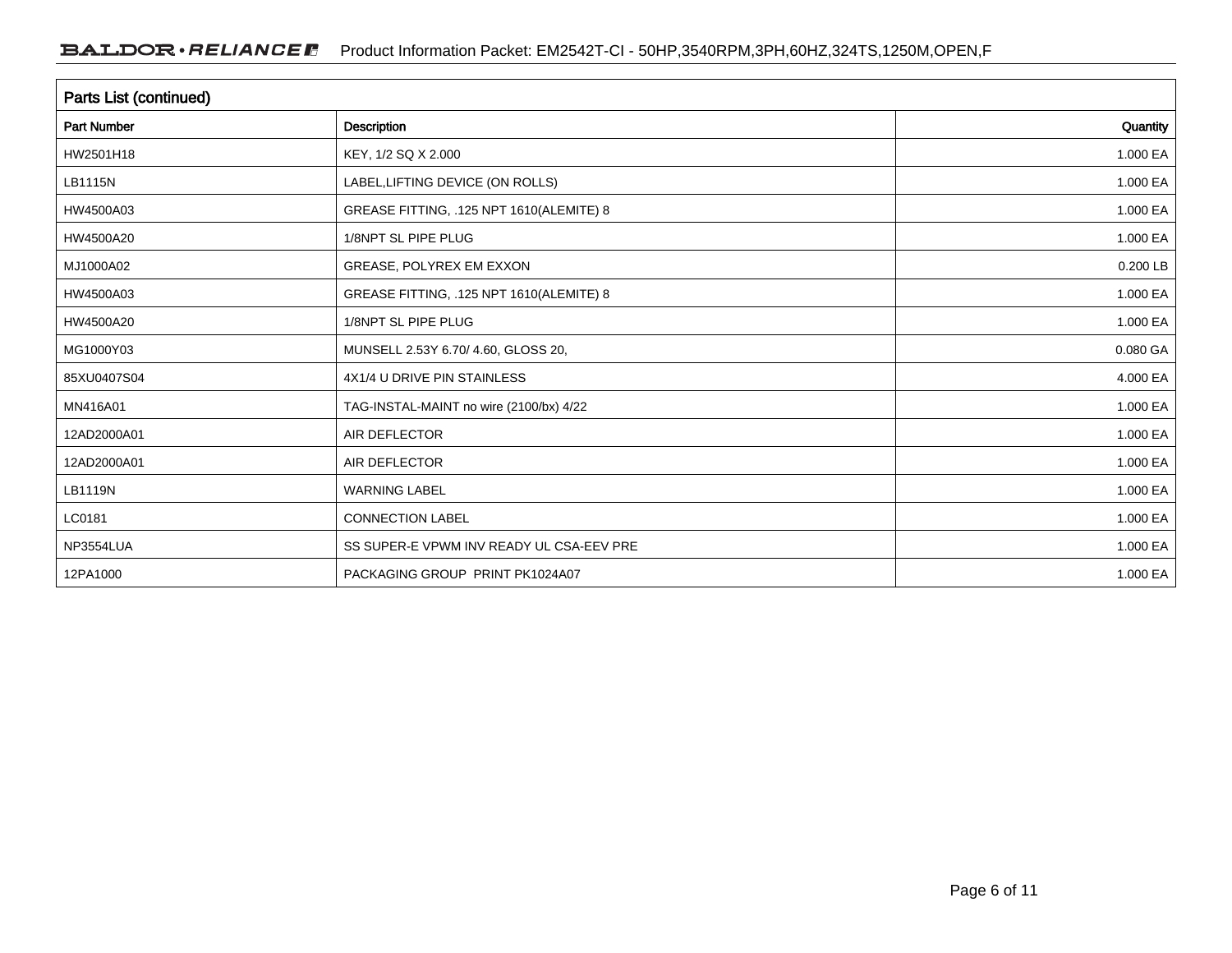#### **AC Induction Motor Performance Data**

Record # 53034Typical performance - not guaranteed values

| Winding: 12WGY256-R003       |                 | <b>Type: 1250M</b><br><b>Enclosure: OPEN</b> |                                                 |                 |
|------------------------------|-----------------|----------------------------------------------|-------------------------------------------------|-----------------|
| Nameplate Data               |                 |                                              | 460 V, 60 Hz:<br><b>High Voltage Connection</b> |                 |
| <b>Rated Output (HP)</b>     |                 | 50                                           | <b>Full Load Torque</b>                         | 74.1 LB-FT      |
| <b>Volts</b>                 |                 | 230/460                                      | <b>Start Configuration</b>                      | direct on line  |
| <b>Full Load Amps</b>        |                 | 112/56                                       | <b>Breakdown Torque</b>                         | 276 LB-FT       |
| <b>R.P.M.</b>                |                 | 3540                                         | <b>Pull-up Torque</b>                           | 91.7 LB-FT      |
| Hz                           | 60 Phase        | 3                                            | Locked-rotor Torque                             | 126 LB-FT       |
| <b>NEMA Design Code</b>      | A KVA Code      | G                                            | <b>Starting Current</b>                         | 383 A           |
| <b>Service Factor (S.F.)</b> |                 | 1.15                                         | <b>No-load Current</b>                          | 16.6 A          |
| <b>NEMA Nom. Eff.</b>        | 93 Power Factor | 89                                           | Line-line Res. @ 25°C                           | $0.117 \Omega$  |
| <b>Rating - Duty</b>         |                 | 40C AMB-CONT                                 | Temp. Rise @ Rated Load                         | $81^{\circ}$ C  |
| S.F. Amps                    |                 |                                              | Temp. Rise @ S.F. Load                          | $100^{\circ}$ C |
|                              |                 |                                              | <b>Locked-rotor Power Factor</b>                | 21              |
|                              |                 |                                              | <b>Rotor inertia</b>                            | 3.91 LB-FT2     |

#### **Load Characteristics 460 V, 60 Hz, 50 HP**

| % of Rated Load     | 25   | 50   | 75   | 100  | 125  | 150  | S.F. |
|---------------------|------|------|------|------|------|------|------|
| <b>Power Factor</b> | 59   | 80   | 86   | 89   | 90   | 90   | 90   |
| <b>Efficiency</b>   | 90.6 | 93.7 | 94.2 | 94   | 93.3 | 92.4 | 93.6 |
| <b>Speed</b>        | 3584 | 3572 | 3560 | 3547 | 3535 | 3521 | 3540 |
| Line amperes        | 21.6 | 31.4 | 43.1 | 56   | 69.8 | 83.7 | 64.3 |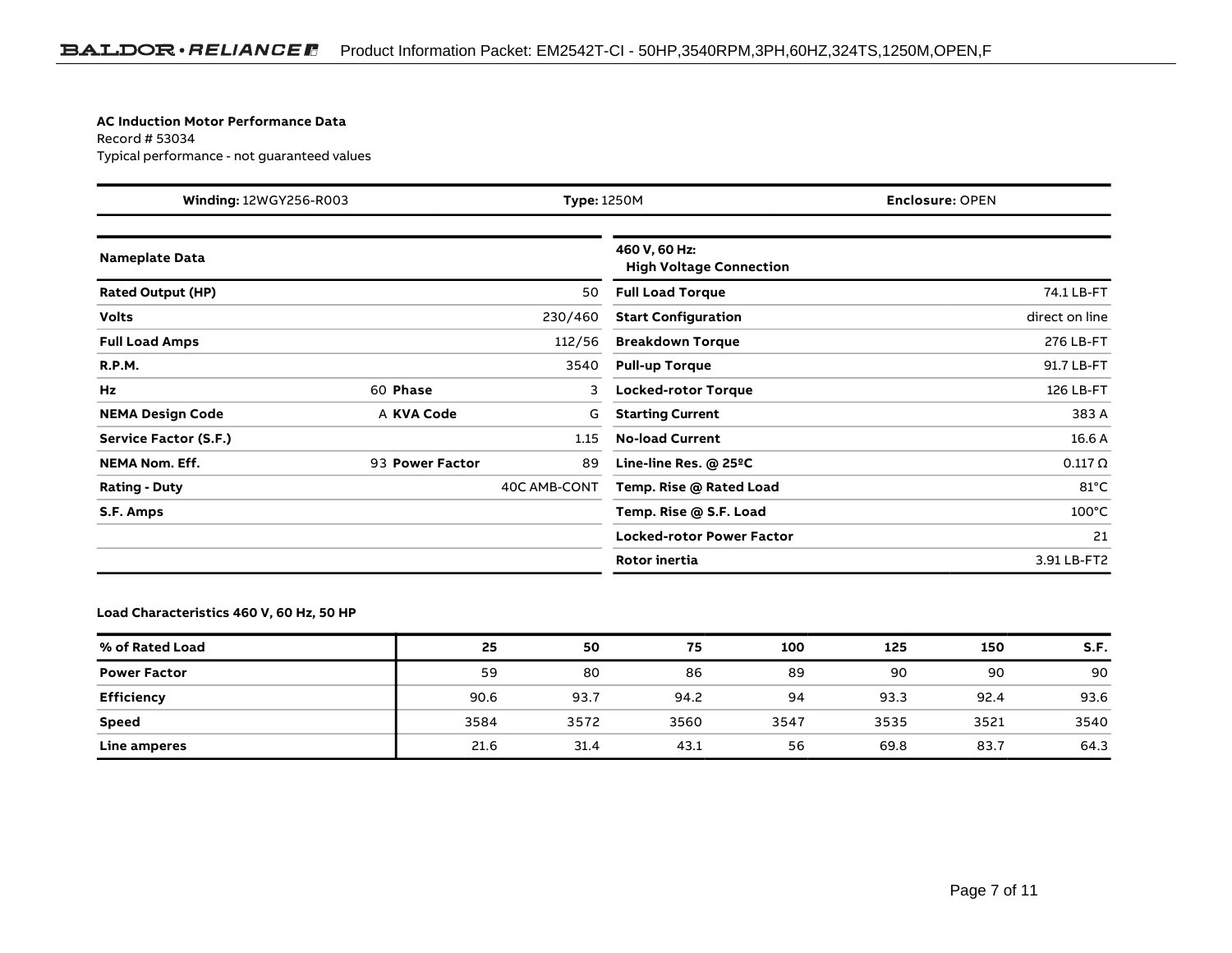

Performance Graph at 460V, 60Hz, 50.0HP Typical performance - Not guaranteed values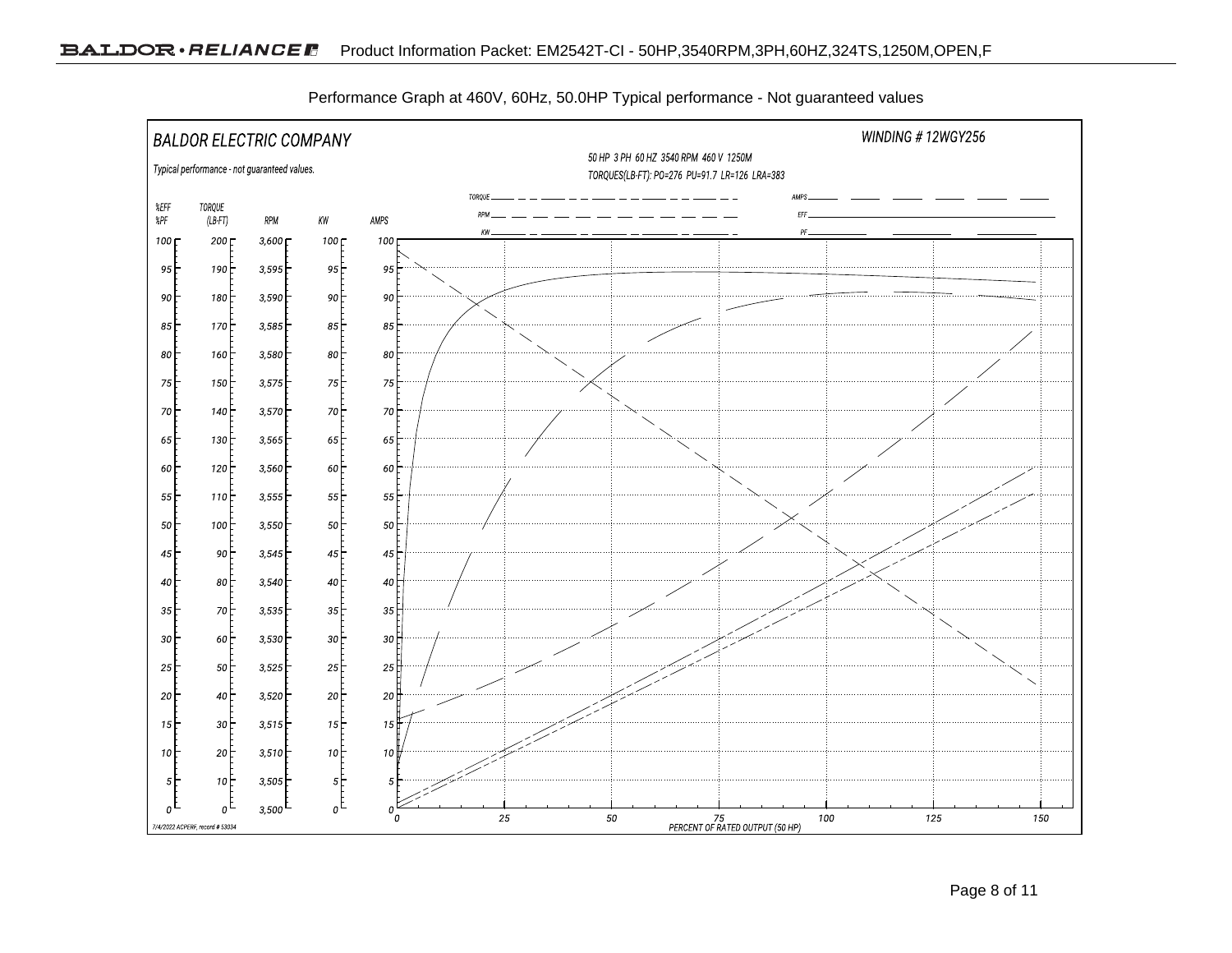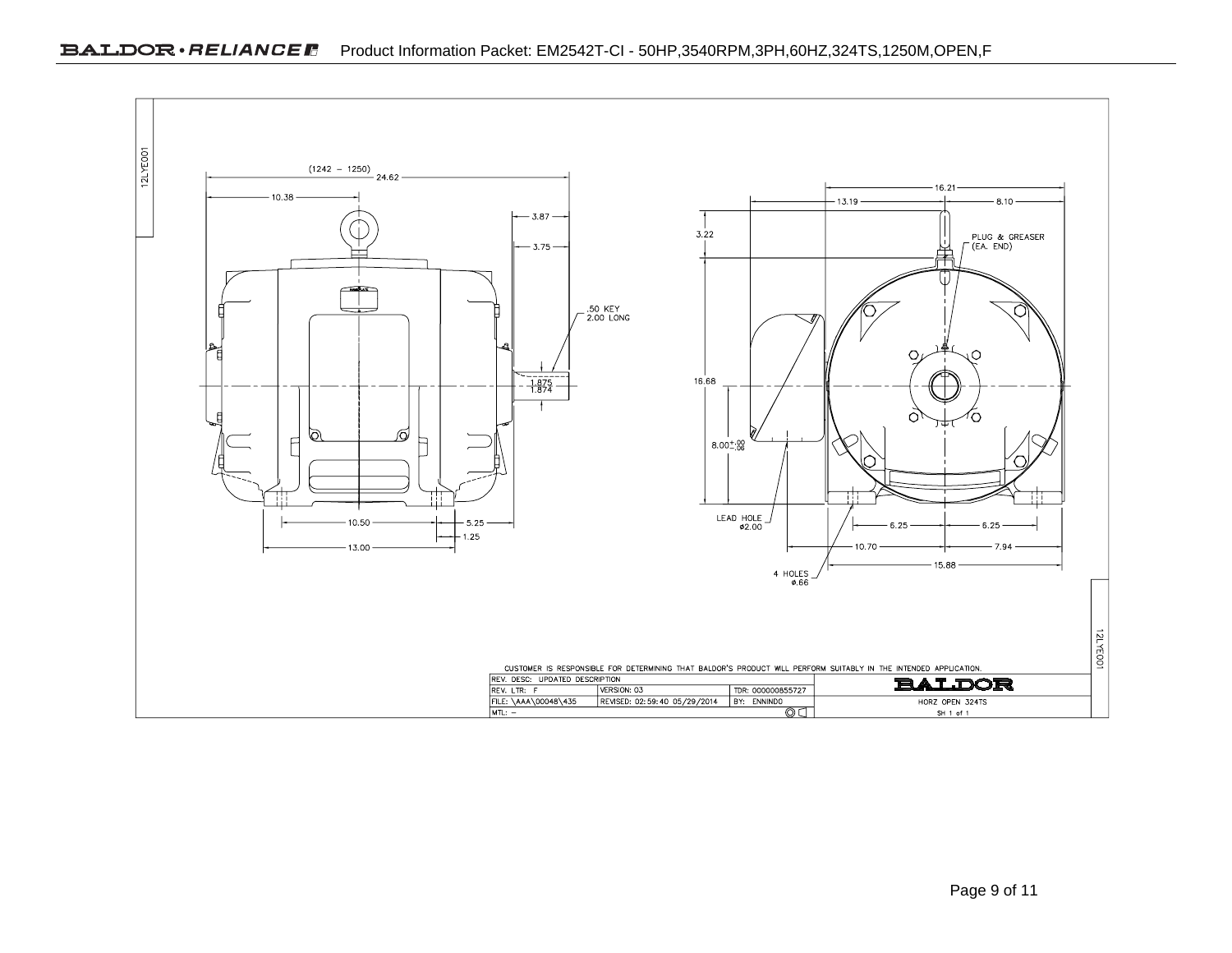